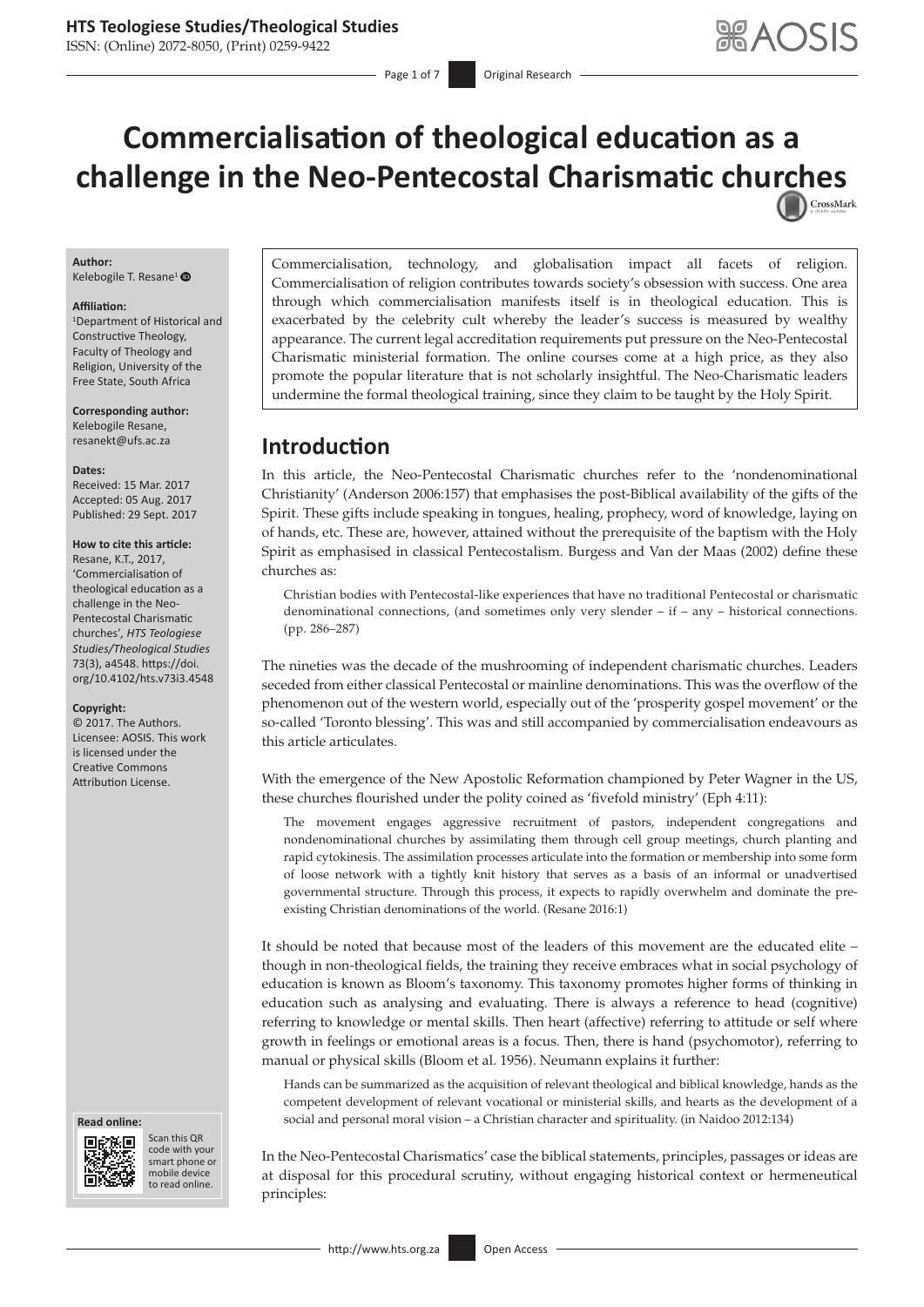The biblical data must be accepted as it is. The core of interpretation is literal acceptance of what is written. Nothing must be explained from the metaphysical stance. This implies that all theoretical knowledge, assumptions, and beliefs should be put aside to allow the biblical data (phenomenon) to speak for itself and reveal its ultimate essence. (Resane 2016:6)

There is nothing wrong with this taxonomy, as it is still widely used in educational fields. However, with commercialisation of theological education, this disregards the fundamental principles of ministerial formation because monetary gain is the focus rather than real impartation of ministerial development. This explains the rationale behind the commercialisation and simplicity of these courses offered online. It should be understood that even in theological education:

Quality teaching requires developing a nuanced understanding of the complex relationships between technology, content, and pedagogy, and using this understanding to develop appropriate, context-specific strategies and representations. (Mishra & Koehler 2006:1029)

The publicity through diverse media, especially television, internet and radio attracts naïve subscribers at the exorbitant prices.

# **What is commercialisation of theological education?**

Commercialisation of theology is broadly defined in what, how and why the Christian ministry is undertaken. McQuilkin (1988:358–362) refers to this as the unscrupulous methods of gaining funds through common deception, 'bait and switch', psychological manipulation and or asking money in exchange of any item that may bring charm, luck or success of any sort. Gitonga (2011) also affirms this:

Commercialization of the Gospel could be defined as presentation of the Biblical message either as a commodity for sale for material gain or as an object of investment for personal aggrandizement. The former refers to the sale of spiritual benefits, such as spiritual healing and offer of prayers for special needs. The latter refers to the donation of money or item(s) to the Church with an expectation that God will repay much more in return. (p. 320)

These commercial endeavours are mostly undertaken through technology, which is exerting its influence in the evangelical world, especially from the USA and the western world in general. Since the middle of the twentieth century, evangelism through technology had occupied the centrestage of faith propagation. It was popularised by television evangelists such as Billy Graham, Kenneth Copeland, Oral Roberts, Kenneth Hagin, etc. White (1983) gives a vivid picture of this era and phenomenon:

This period saw the advance of radio and television, air transportation, mass communication, accelerated publication of books and other materials, all of which influenced people in new ways. Charles Fuller's 'The Old Fashioned Revival Hour' paved the way for thousands of radio preachers and subsequent television preachers. (p. 52)

Currently, there are TV channels running for 24 hours, and programmes always concluding with an appeal for financial contributions. The kind of appeals accelerates promised confidence, charm and charisma with some physical impressiveness. American preacher Wiersbe (1991:100) points out that the electronic church is a bad use of media, distorts the church, misleads with advertising and propagates bad evangelism. The baby should not be thrown out with a bucket of water. Great caution made by the English theologian Ted Peters (2000:28) should be heeded: 'Many people have gone ahead and thrown out the golden truth along with the idolatrous dross'. For instance, the television and the Internet, in general, is utilised for gospel propagation in some hostile countries in the Middle East and elsewhere.

The alternative is possible to situate technology where it belongs – a tool rather than a *god*. Parsley (2007:159) cautions that 'We have replaced holiness with humanistic sentiment. We've offered self-help rather than unapologetic calls to selfsacrifice'.

Commercialisation, technology and globalisation affect all facets of religion and faith through diverse means and channels intrinsically. Not only Christianity is impacted but also all religions:

Global communications (radio, TV, internet, and newspapers) can confront every adherent of each religion with all the other religions of the world, whereas 100 years ago the vast majority of the world's population had little contact with the message of another religion. (Schirrmacher & Johnson 2010:32)

Commercialisation of religion contributes hugely towards society's obsession with success. Numbers and décor of both the auditoria and the preachers, known as tele-evangelists, measure success. This is visible from the pews to the pulpit. Neo-Pentecostal Charismatic tradition is swept and scooped by this. Erickson (1993) expresses this:

The philosophy of the megachurch seems to be that big is beautiful. The disregard for the ministry of small neighbouring churches, the well-polished image of the pastor as a corporate executive and superstar, the quality and breadth of the programing all contributes to the 'winner' syndrome. (p. 204)

All these colourful visuals are technology initiated and implemented. They assign success to the church and or its leader. More funds are spent on lighting, stage décor, architectural design and reception parlour. All these are designed to attract and make the congregants happy and comfortable. The Pentecostal and Charismatic leaders of today are coerced into these, because their success is measured by these very practices. The number, the glitter, the décor and the preacher all lead to encapsulated delusion. Parsley (2007:205) highlights that 'the church in our nation is, on the whole, self-absorbed, pleasure-driven, and comfort-seeking'.

# **South African situation**

The pre-1994 Christianity of South Africa was diversified regarding theological training and ministerial formation. Just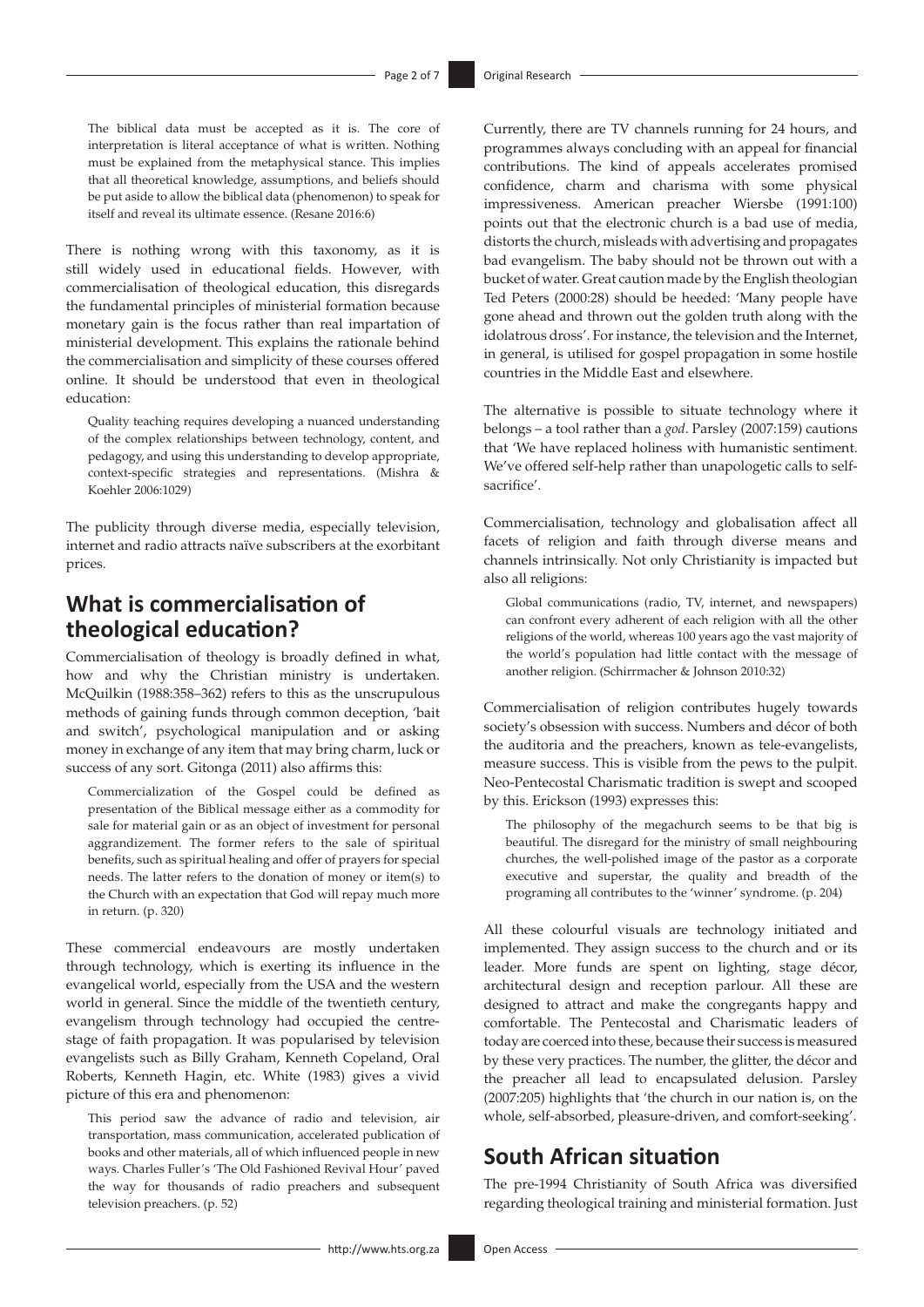as society was racially divided, so was educational field in all its formulations. The three racial groups (black people, white people and mixed race or Indians) trained theologically according to their ecclesiastical traditions that were also racially segregated. Races of the same denominations could not train together in one campus, and their curricular were not the same. The admission requirements were inequitable as per dictates of the national education policy of the time.

This scenario inevitably allowed proliferation of ministerial training and formation in different churches. Standards were unequal and diverse. The forbears of the Neo-Pentecostal Charismatic churches (Classical Pentecostals) were not left unscathed. Wherever these denominations existed, designations were along the racial bars. In reference to Apostolic Faith Mission (AFM), Nel (2014) points out:

Racial segregation determined the social fabric of the South African community and the fact that the Bible schools of the AFM were racially divided was the logical result of the political policy that the Church accepted unquestionably as part of its functioning. (p. 113)

The Neo-Pentecostal Charismatics in attempts to balance their divine calling with authentic ministerial training, especially from the 1990s, embraced commercialised courses, for obvious reasons such as the nature of these courses' shortterm, simplicity, popularity and accessibility through the Internet.

The new government of South Africa tightened the screws regarding education and training, and this affected theological training, as many institutions could not match up the requirements. For instance, Notice No. 16 of 2006 on *Further Education and Training Colleges Act* stipulates requirements that included the qualifications of trainers, facilities of training, culturally relevant curriculum, resources available and accessible for and by students. This entails sustainability of the institutions including record keeping, finances, corporate governance and controls that ensure accountability to the Department of Higher Education and Training.

Recently, the Minister of Higher Education and Training, Dr Blade Nzimande (Skills Portals August 2014), condemned some electronic institutions in South Africa for conferring some degrees with questionable names and titles. Some Charismatic pastors had been selling honorary degrees to some naïve pastors and artists. This is all based on commercial gains in the name of religion:

Most of the pastoral agents conferring these degrees are always on a media spotlights for these activities. Good examples include the likes of Bishop Keith Hurrington, who according to the Sunday World Newspaper (2012) claims some association with a fictitious institution by the name of International Theological Seminary of California, U.S.A (ITSC). The same newspaper reports that Hurrington has allegedly been awarding honorary doctorates under the same institution, collecting between R3000 and R6000 from prospective honorary recipients. Another example to be cited is that of Archbishop Prof. Emanuel Ketsekile

of the unknown and non-accredited Emmanuel Christian University. He has been conferring honorary doctorates to many naïve pastors in and around the Free State Province, and other territories. (Resane 2017:3)

The current South African government initiative through its Commission for the Promotion and Protection of the Rights of Cultural, Religious and Linguistic Communities (CRL Rights Commission) has caused an uproar within some Christian circles. It aims to investigate and look into the commercialisation of religion and the abuse and exploitation of people's belief systems. The Commission Chairperson, Thoko Mkhwanazi-Xaluva, was quoted:

When churches start selling pap, T-shirts and water after services … or when people stop taking their HIV or blood pressure medicine because traditional healers say 'drink my water, it will heal you', and charge people for it, it becomes problematic. (21 August 2015, Cape Times)

In its final report, the commission, in one of its findings (Mkhwanazi-Xaluva 2016: 25) claims that there is a prima facie evidence of commercialisation of religion. It states:

- 1. People are expected to part with lots and lots of money before blessings and prayers could be said over them.
- 2. Blessed water and oils are sold to congregants at a high marked up price.
- 3. Access to the spiritual leader or traditional healer is only guaranteed by payment of a fixed amount of money.
- 4. T-shirts, towels and Vaseline are sold to congregants for good luck.
- 5. Banks speed points are used for people to swipe their bankcards during ceremonies.

Commercialisation of theology or religion has become a reality that leaves Christianity with numerous tainted images that question its credibility and sanctity. The report clearly shows that among some Pentecostal or Charismatic groupings, the personality cult (dominance, if not worship of the pastor) is not just manifested in or through *kerygma*, but also in financial transactions and management. It was discovered that these groups flout the banking rules. The report (Mkhwanazi-Xaluva 2016:26) continues that:

- 1. In some cases, money collected from the members is never banked with any commercial bank.
- 2. In some cases, where banking is happening, the money is banked not into the institution's account but the spiritual leader's account, thereby becoming both the pastor and treasurer.
- 3. Lack of fiduciary committees such as finance, internal audit and financial management.

# **How commercialisation manifests itself**

It is observed that the Pentecostals, especially the Neo-Charismatics, are critical to what they call the 'current maladies of theological seminaries' (Wagner 1999:234). For them, the local church occupies the centre stage of ordaining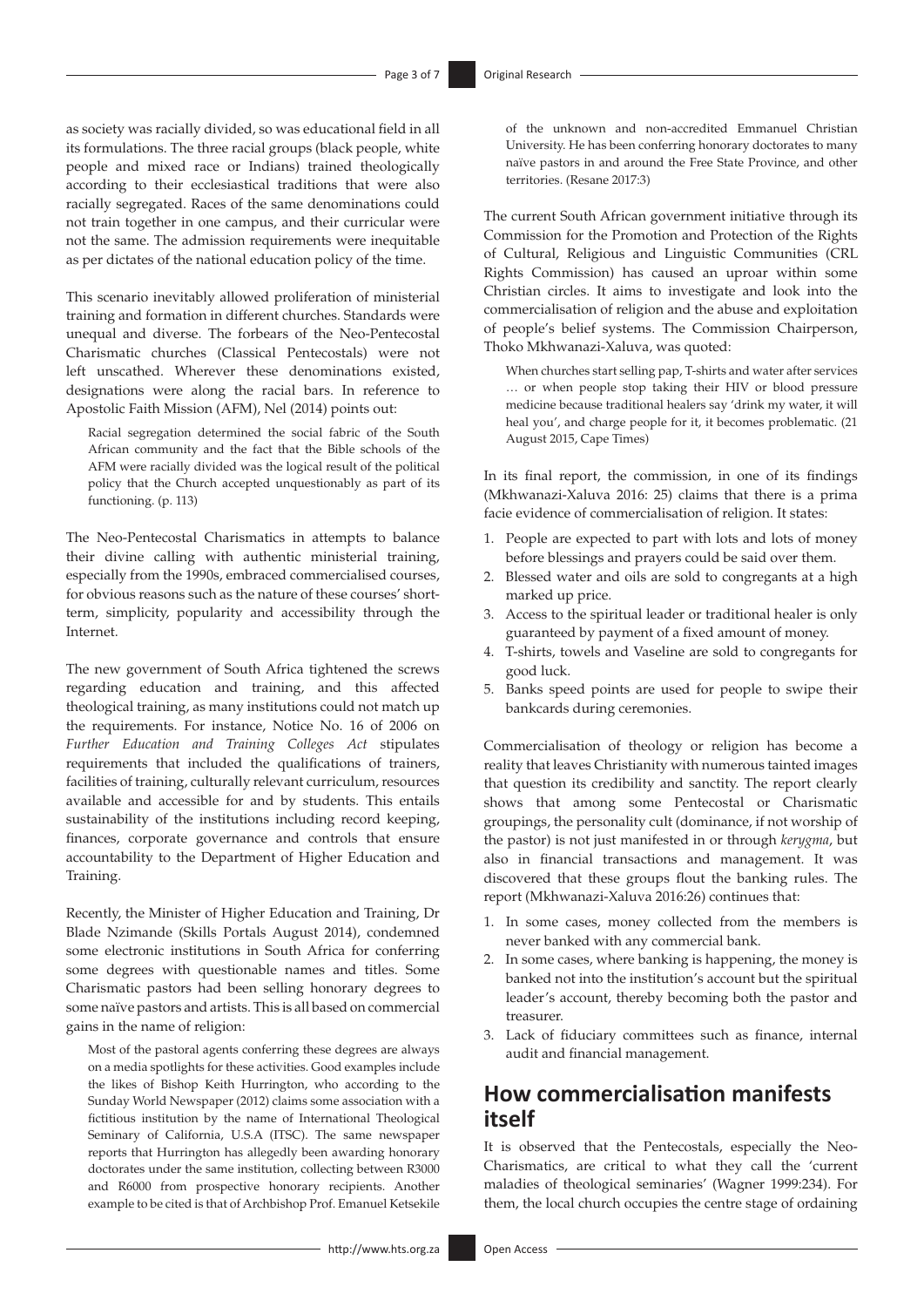the new pastors or church workers. The church staff members are home grown, trained in conferences and are local church DNA compliant. The popular literature plays an important role as ideal references for core curriculum. Books, DVDs, videos and manuals appeal to ministerial formation programmes. The message is spread both in secular and religious media:

Opening the normal newspaper, web page, or a magazine, a reader is bombarded with some appealing adverts of earning degrees online. There is a proliferation of institutions the world over, offering qualifications online. The e-books and e-study guides downloadable online have eclipsed in a recent past. The emerging e-assessment methods make the situation larger than can be stated. The advent of skype and chat lines in the social media world are subliminally corroding, lessening, and eliminating the need and importance of the physical structure of the university. (Resane 2015:4)

The matter of concern is commercialisation of the theological education. It is true that 'Rational self-interest governs our religious economy, a religious marketplace of products and services' (Hunsberger in Stackhouse 2003:123). This tendency is also observed by Martin (2016) that:

the proliferation of popular books, ministry training materials, and internet resources make information readily available to everyone; therefore, formal education is not considered essential. (p. 3)

The celebrity cult is the first manifestation, whereby success is used as a measure of spirituality. In some Charismatic circles, commercialisation focuses on a personality:

South Africa's fast-growing religion is celebrity worship. From gossip magazines to entertainment TV, from blogs to adverts featuring famous faces, the stars; including pastors, prophets, apostles etc., are the new gods and goddesses. The Christian community is so quick to put them on pedestals; even more enthralled when they traverse and reverse the foundations of the Christian dogma. (Resane 2017:3)

Celebrity cult in this context refers to the elevation of a leader to some high status of beauty, achievement, prestige and power. The Christian community is subtly and subliminally expected to blindly promote and embrace this personality or character. The success is based on properties such as auditorium, vehicles and personal adornment such as tailor-made outfits, jewellery, etc. The number of followers further enhances this appearance, and the leisure the leader enjoys because of contributions given by congregants. It is unfortunate that the Charismatic believers attach a 'high' or 'divine' regard for their leaders, especially the leaders of the megachurches. The followers unreservedly embrace the fact that:

As spiritual and social authority is vested in his person, the religious leader becomes representative of a divine being whose will is that of God and whose actions are above reproach. (Shupe, Stacey & Darnell 2000:114)

Ironically, these same megachurch pastors are 'better educated than smaller church counterparts', with most of them holding either masters or doctoral degrees (Bird &

Thumma 2011:11). Utilisation of technology raises the profile and the ego of most of the Charismatic preachers. Authenticity is attached to these external appearances, including the wider media coverage:

To be authentic, the pastor must perform miracles and undergo some kind of a test, from tax problems to other legal challenges. His sermons must be able to induce hysteria and hold the audience spellbound for hours. He must speak to the lack of work, love and luck. The acoustics must be of the right kind too. A little help from technology hastens the process of belief. (Mngxitama 2016)

The second manifestation of commercialisation of the gospel in Neo-Pentecostal Charismatic tradition is the lack of accreditation of their qualifications. Prior to democracy in 1994, theological education was left to denominational groups for ministerial training and formation. Regardless of the government's current requirements for accreditation, some Pentecostal-Charismatic groups continue to offer some pastoral training. This has, to a certain degree, opened the door for commercialisation of theological training. Many underqualified church leaders undertake some training that are not up to the standard and ask for high monetary costs for these courses. History of the birth of this movement carries some bearing for this approach. For instance, Wagner (1999:235), the American missionary ecclesiologist known for championing the Charismatic ecclesiology that he calls New Apostolic Reformation, labels the theological scholarship the tombstone markers. According to him, the New Apostolic Reformation curriculum brings forth a new impartation, not information. He argues that the curriculum and the institution should impart life, vision and anointing to students. This conception is not wrong, but needs to be evaluated carefully. There is no doubt that, 'The work of faith and the work of reason both form the believer, and both are the focus of theological education' (Dunsmuir & McCoy in Naidoo 2015:30).

Neo-Pentecostal Charismatic theology, if any, is not on any formulation of dogma, but on experience. Neumann (in Naidoo 2012:135) rightly points out that 'Pentecostals tended to emphasise worship, evangelism and Christian service rather than focusing on theological issues'. It is also observed that the colleges run by the Charismatic groups lack a content that can challenge their graduates to enter the professional higher learning of matters of faith. Passion for service precedes knowledge. This is also clearly pointed out by Warrington (2008):

For most of its existence, Pentecostal Theological Colleges have been the venues for short-term preparation for ministry, not places for exploration and contemplation. Studies were not expected to last for longer than 2 years and were often much shorter, the teachers often being successful or experienced ministers or evangelists. Neither has all the teaching been of a high academic calibre nor was intended to provide an opportunity for discourse or analysis. (p. 152)

The third manifestation of commercialisation of theology in Neo-Pentecostal Charismatic traditions is the tendency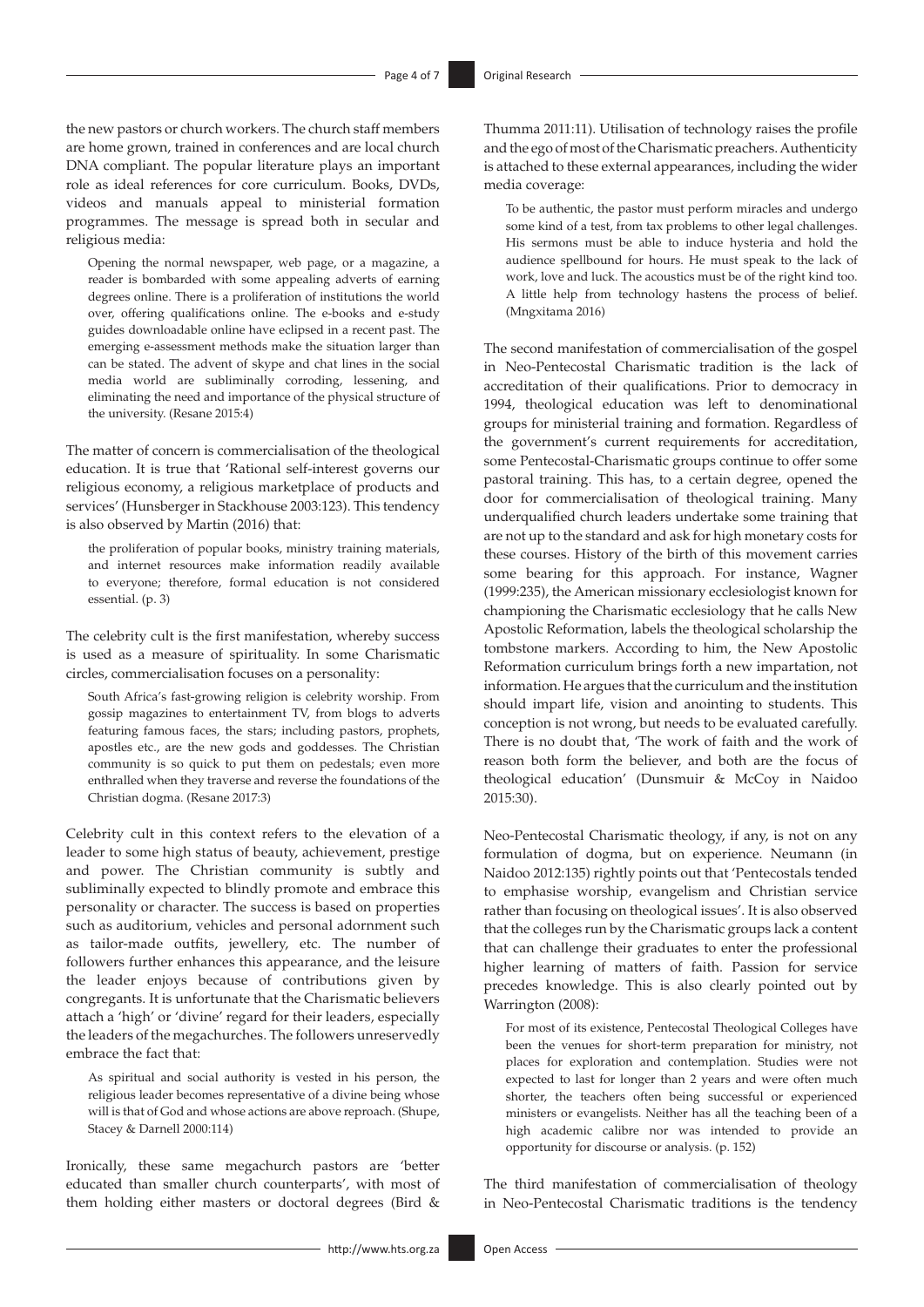towards online courses. Because the Internet had become fast in the developing countries such as South Africa, the Neo-Pentecostal Charismatics embrace and prefer short cuts into academia, hence falling for online courses that make one to complete a Bachelor or Master's degrees within weeks. These offer qualifications that lack theological insight and depth. It inevitably breeds the lack of clarity in ecclesiological undertakings such as structure, polity and conduct. Through technological invents, Pentecostals and Charismatics embrace what Parsley (2007) refers to as:

Convenience, not commitment, has become paramount. Selfhelp books fly out of retailers' displays and become best-sellers, while those that require self-examination or even careful thought gather dust on the shelves. You don't sell many books with themes such as 'How to be crucified with Christ'. We have an insatiable appetite for 'self-help', and little stomach for selfdenial. (p. 206)

These courses divorce them from active participation in academic activities of theological field. Warrington (2008) says:

This propensity is often most espoused where Pentecostal leaders are less educated as well as where the perception of ministerial success is viewed as being solely or significantly due to the Spirit. (p. 154)

Should they move from this caveat their involvement in research and productive work will establish a vital link to dialogue with the broader theological dictum? The kind of education they need to engage in is the one that gains purpose and significance to the extent it is consistent with and contributes towards accomplishment of God's highest purpose for humanity. John MacArthur (2003:245) refers to it as the one that 'assist individuals in developing the knowledge, skills, and attitudes that will enable them to better glorify and enjoy God'.

The current accreditation processes of the South African government opened the door for private short learning programmes. These do not come cheap, and prices are always exorbitant. Many took the advantage to commercialise theological education through these short learning programmes. Some pseudonymous institutions pretended to be offering these government's accredited programmes. Some leaders and artists are conned into paying these high prices. For instance, Skillsportals in 2014 captured this:

The Department of Higher Education and Training has learnt with dismay the reported story in Sowetan on counterfeit Doctoral degrees to Mr Bheki and Linah Ngcobo who are also the known South African Maskandi musicians, by a University operating illegally in Johannesburg and not accredited on Programmes offerings.

The department affirms that this university called Anointed University owned by Nigerian nationals (Mr George Aladeoba and his wife) is an illegal university, it is not accredited and with no registration number. Their Programmes are therefore not recognised.

The fourth common manifestation is the biblical reference of claiming to be taught by the Spirit. Woodbridge and McComiskey (1991) capture this sentiment accurately:

The pneumatological penchant of Pentecostals is well-known: their constant reliance on the Holy Spirit, who would teach them all things in Jesus' absence, who would facilitate 'greater works' than Jesus himself performed, who would grant a 'word of knowledge' understood as divinely originated disclosures of hidden information, and whose empowerment would result in accompanying signs (Mark 16:17). The Johannine reminder (1 John 2:27) 'you do not need anyone to teach you' is often cited among Pentecostals to obviate academic study. (p. 302)

This is because that as far as they are concerned 'the Spirit makes and equips teachers, is an active participant in their development and is the one who enables them to change in a changing world' (Anderson 2006:249).

The argument here is that the lack of proper theological education makes church leaders to be gullible to inadequate doctrinal focus. Technology in a form of online courses that lack in depth makes inroads into the naïve pastoral figures who end up commercialising religion for personal gains. The online courses or self-help materials do not develop critical thinking as the readers absorb contents without any sifting to validate the texts or ideas expressed. The tendency here is that incumbents become hero-worshippers instead of mentees or protégés who pursue theological knowledge and character formation that is consonant with the minister of the gospel. This is pointed out by Martin (2016) that:

Many ministers choose to learn by observing other ministers who appear to be successful. Training seminars and pastors' conferences that are offered by megachurch pastors have become a substitute for college and seminary. (p. 3)

This scenario is open to copying the wrong traits and practices, as the leader who is defined by behavioural scientist Weber (1978:241) as having 'supernatural, superhuman, or at least specifically exceptional powers or qualities' but can consequently be a wrong model to imitate.

### **Conclusion**

The bottom line is that technology has significantly enhanced commercialisation of religion. This was mostly through the electronic church from the western world, especially the USA. The latest development of applying technology in teaching theology made some strides in media advertisement of courses offered online. Though there is nothing wrong with using technology in promoting some theological training, the question that remains is the quality and the depth of the content offered.

The Neo-Pentecostal Charismatics had for decades become victims of the sub-standard and unaccredited online courses. The advertisements make it look good, to a certain degree to be true. It is of supreme importance to promote to these churches the importance of formal theological training that is enthused and enhanced by human interaction elements. Kretzschmar (2011) points this reality out:

In a residential seminary or theological college, it is much easier to promote the integration of life and studies. The classroom context, the tutorial system and all the other activities within a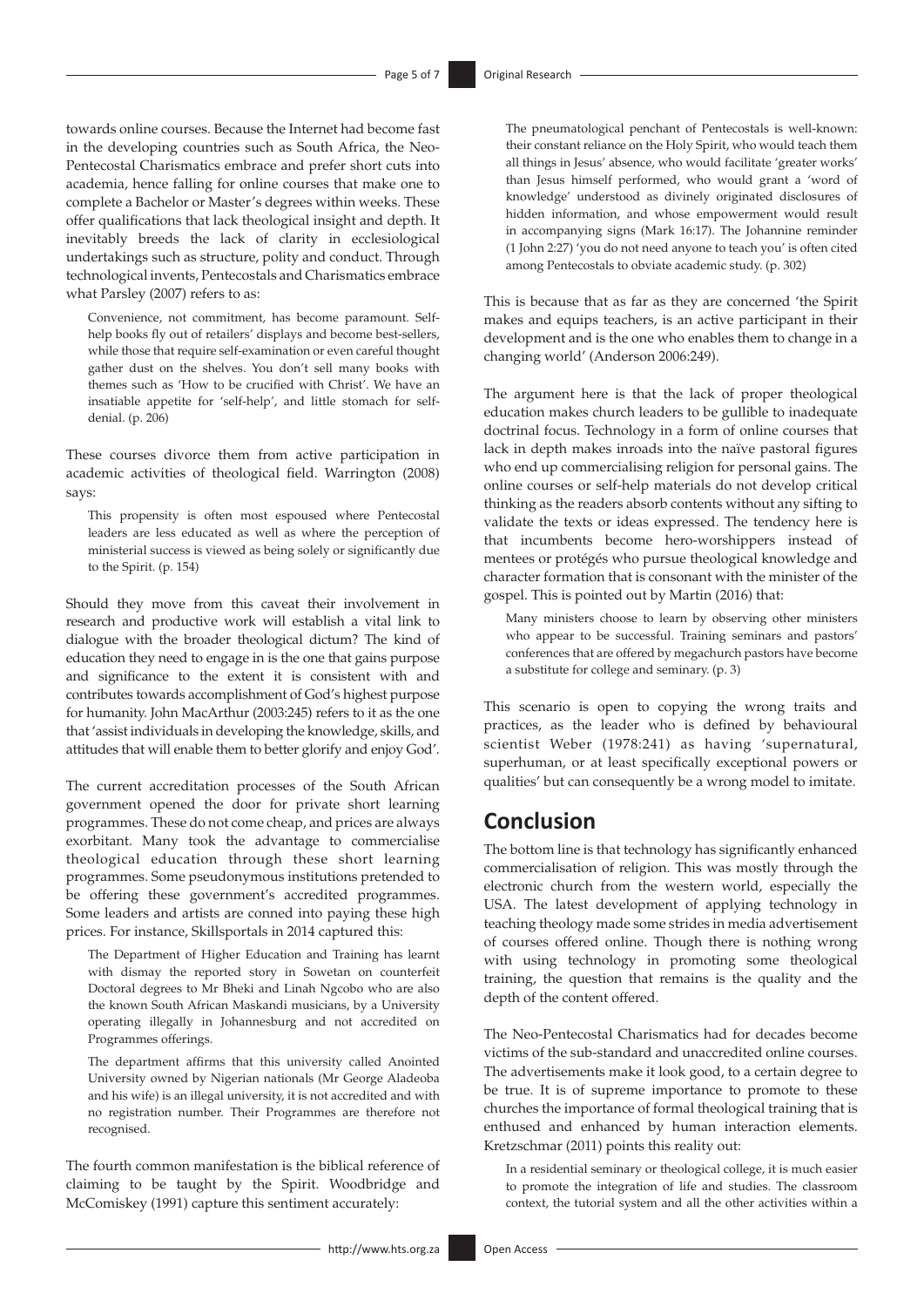residential college, such as times of worship, informal conversations, joint meals and playing sport, are crucial to the broad 'formation' of the students. In smaller, well-staffed colleges, staff members and senior students both tutor and mentor students in terms of their academic performance, the development of their character and their ability to live in community. Support and/or counselling are easier to offer when students face family or other problems. In such a setting, the aim is not just to get a degree, but to develop a spirituality that will nurture and challenge each student. (p. 63)

Technology should not be selectively used for commercialisation of theology, but for sharpening people for ministry skills. Learning theology in the most appropriate channels can revolutionise Neo-Pentecostal Charismatics in a very significant way. Theology is unique in ministerial formation:

It is a living science where the soul of the tutor and that of the student, must somehow connect. Since it is a science that shapes the thoughts and character, interaction is vital. Much of theological education is concerned with helping people know what their tutors know and are. As a social science, theology is not just the facts transmission, but *promotive interaction* whereby individuals encourage and facilitate each other's efforts towards the task and achievement of learning goals. As part of education, it galvanizes both the tutors and the students towards learning for character formation. (Resane 2015:5)

On the other hand, technology is there to serve humanity in the most honourable way. It is a tool designed to expedite and facilitate maximum teaching and learning. There is no way the church, even the Neo-Pentecostal Charismatics, can marginalise technology, lest it dissect the worldview into two natural worlds – a human tendency that might be dangerous as it privatises faith. Kretzschmar (1997) cautions this elsewhere:

A privatised faith is based on a *dualism* which separates reality into different spheres: the physical and the spiritual; the secular and the sacred; the public and the private; the saving of souls and social involvement. Personal religious transformation is encouraged but the application of religion to social structures is frowned upon. (p. 313)

Although this is a tendency among the Pentecostals and Charismatics, it is vital for them to be alerted of this danger, which might exclude technology or abuse it for commercial purposes under the cloak of 'preaching' or 'ministering'. The appeal to the mainstream Christianity is to collaborate with Neo-Pentecostal Charismatics to facilitate a genuine, relevant and quality theological education that will produce technologically elite pastors who will handle technology honourably:

The kind of education they need to engage in is the one that gains purpose and significance to the extent it is consistent with and contributes toward accomplishment of God's highest purpose for humanity … This education emphasises the knowledge, change of heart or attitudes, and equips one with skills to handle issues in life honourably. However, it is to be acknowledged that these leaders are excited and enthusiastic about their faith and evangelism in the world. (Resane 2017:11)

Commercialisation of theology or religion poses an enormous challenge to the faith community, and it must be continually scrutinised and researched. The ecclesial formations should take into consideration the fact that:

[*T*]he church should intentionally become a public space for deliberation, criticism, cultural comprehension of technology in all its manifestations, powers, impotencies, promises, and dangers. (Cole-Turner in Stackhouse 2000:110)

Regardless of the commercialisation of theological education embraced by Neo-Pentecostal Charismatic movement theologies, the central attitude and approach should be that of integrity. There is no doubt that Pentecostal and Charismatic brand of Christianity is blemished with struggles in the areas of accountability, morality and leadership lifestyle. Time has arrived for effective ministry through technology, not for commercial gain, but for the expansion of the kingdom of God. Self-help must be replaced with selfsacrifice in all attempts of faith propagation and incarnation.

The appeal for integrity is to draw back to the centre and the essence of the church gathering and worshipping. The gathering church should enjoy living in the light of the triune God. This truth is expressed by Dearborn that:

Living with greater expectation and openness for God to speak and act in the midst of our ecclesial gathering would reflect our belief that God is present. This would mean resisting the pressure to create highly structured performances as worship services, after a model of television or radio show. It would also mean valuing smaller and less formal gatherings. (in Stackhouse 2003:68)

Commercialisation of theological education in South Africa and the world at large is a concern in Christendom. It misplaces the resources and paints the Christian faith negatively. It should be continuously discussed as a way of raising awareness for the sake of the naïve people out there deserving to receive quality ministerial formation and theological education that is accredited.

# **Acknowledgements Competing interests**

The author declares that he has no financial or personal relationships which may have inappropriately influenced him in writing this article.

# **References**

- Anderson, A., 2006, *An introduction to Pentecostalism*, Cambridge University Press, Cambridge.
- Bird, W. & Thumma, S., 2011, 'A new decade of megachurches: 2011 profile of large attendance churches in the United States', viewed 21 June 2017, from [http://hirr.](http://hirr.hartsem.edu/megachurch/New-Decade-of-Megachurches-2011Profile.pdf) [hartsem.edu/megachurch/New-Decade-of-Megachurches-2011Profile.pdf](http://hirr.hartsem.edu/megachurch/New-Decade-of-Megachurches-2011Profile.pdf)
- Bloom, B.S. (ed.), Engelhart, M.D., Furst, E.J., Hill, W.H. & Krathwohl, D.R., 1956, *Taxonomy of educational objectives, handbook I: The cognitive domain*, David McKay Co Inc., New York.
- Burgess, S.M. & Van der Maas, E.M. (eds.), 2002, 'Neocharismatics', in *The New International Dictionary of Pentecostal and Charismatic Movements*, pp. 473–475, Zondervan Publishers, Grand Rapids, MI.
- Cole-Turner, R., 2000, 'Science, technology, and mission', in M.L. Stackhouse, T. Dearborn & S. Paeth (eds.), *The local church in a global era: Reflections for a new century,* pp*.* 100 –112, W.B. Eerdmans Publishing Company, Grand Rapids, MI.